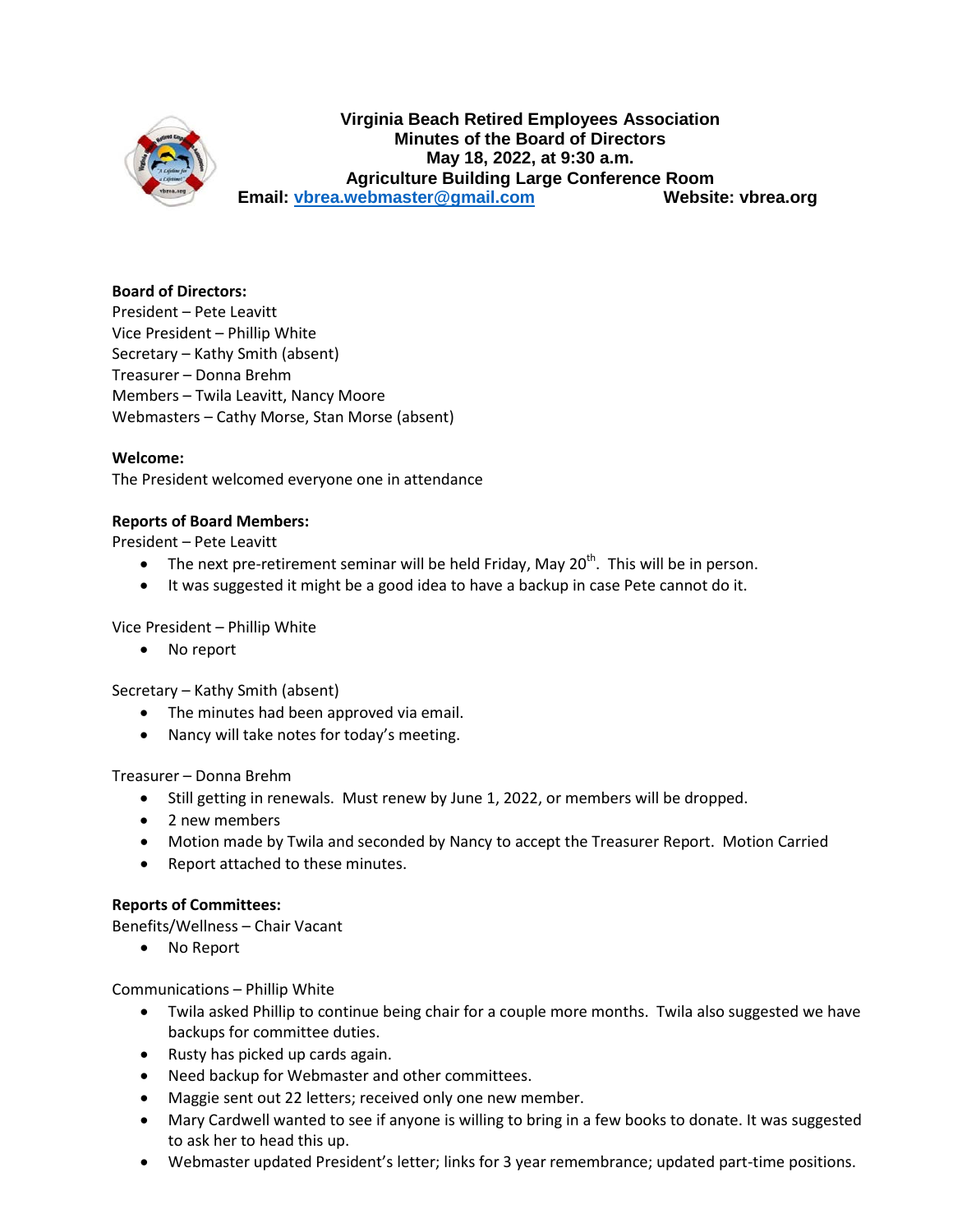- Email was also sent out asking members for help for committees and for directors for the board.
- Reports are attached to these minutes.

Finance – Donna Brehm

• Committee is dormant until July 2022 when the yearly audit will be performed.

Involvement Committee – Nancy Moore

- Location of May's meeting will be Golden Corral as Liz's Kitchen/Surf Rider has closed. Luckily this was discovered a couple of weeks before the meeting and members were notified.
- June 15 Annual picnic will be at the Military Aviation Museum in Pungo. Members will be free for the lunch and the tour. Guests will be charged \$10 for the lunch and \$10 for the tour. Reservations will be needed from members and guests if they want to attend lunch only or both the lunch and the tour. Joelle will be the contact for the reservations. Pollards will be catering the lunch.
- July 20 will be at Golden Corral.
- September 21 may be at Taco Loco located on Virginia Beach Blvd. near Bone Fish Restaurant and Sam's Club.
- October 19 either Gus and George's or Golden Corral.
- November 16 Annual Meeting location to be determined. Committee decided to do lunch this year instead of a morning meeting.
- December 14 Annual Christmas lunch will be at the VB National Golf Club.
- Report attached to these minutes.

Nominating Committee – Phillip White

• Committee is dormant until September 2022 when they will prepare for yearly elections.

Membership Committee – Donna Brehm

- Change of addresses for members are updated in computer.
- Reconciling list on June 1, 2022

## **Unfinished Business:**

- Nancy advised the updated Bylaws will be done before September.
- Also discussed about next year's Annual meeting being back at a church. Waiting to see how the pandemic goes. Seem to get people who don't attend the lunches showing up at the morning meetings.
- Discussion speakers from Vet House; Catholic Charities Volunteer Companion Program; TRIAD
- Annual Meeting agenda to include State of the Organization.
- Memorial for Building 2 committee still meeting. Not sure if they have a location yet. Committee meetings are recorded and can be found on VBgov.com. Links are also on VBREA website.

The next Board meeting will be held on June 15, 2022 at 9:30 a.m. followed by the general membership lunch and meeting at 12 noon at Military Aviation Museum.

There being no further business, the meeting was adjourned at 10:50 a.m. followed by the general membership lunch and meeting at Golden Corral.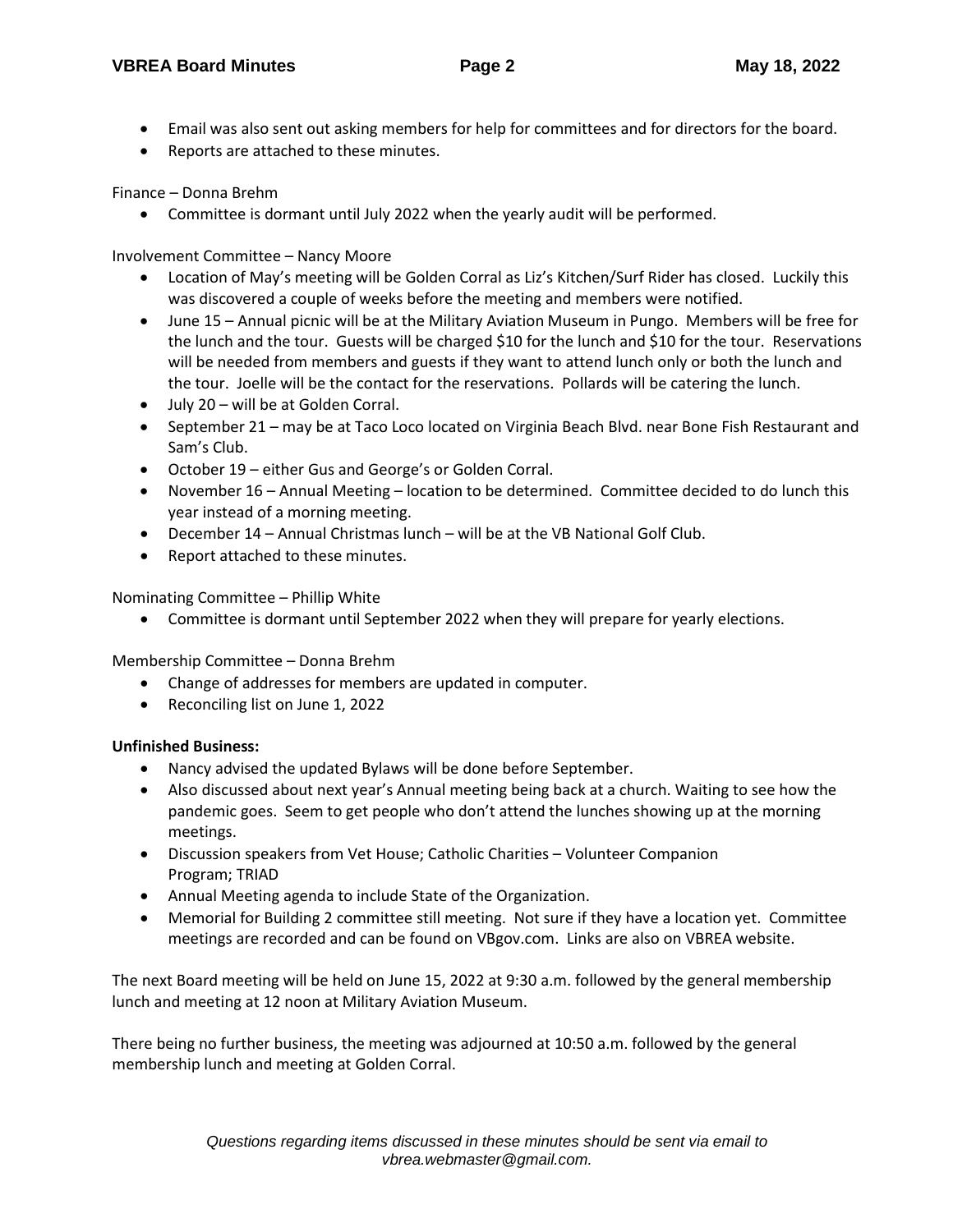Respectfully submitted by, Nancy Moore Involvement Chair In the absence of Kathy Smith, Secretary

Reports Attached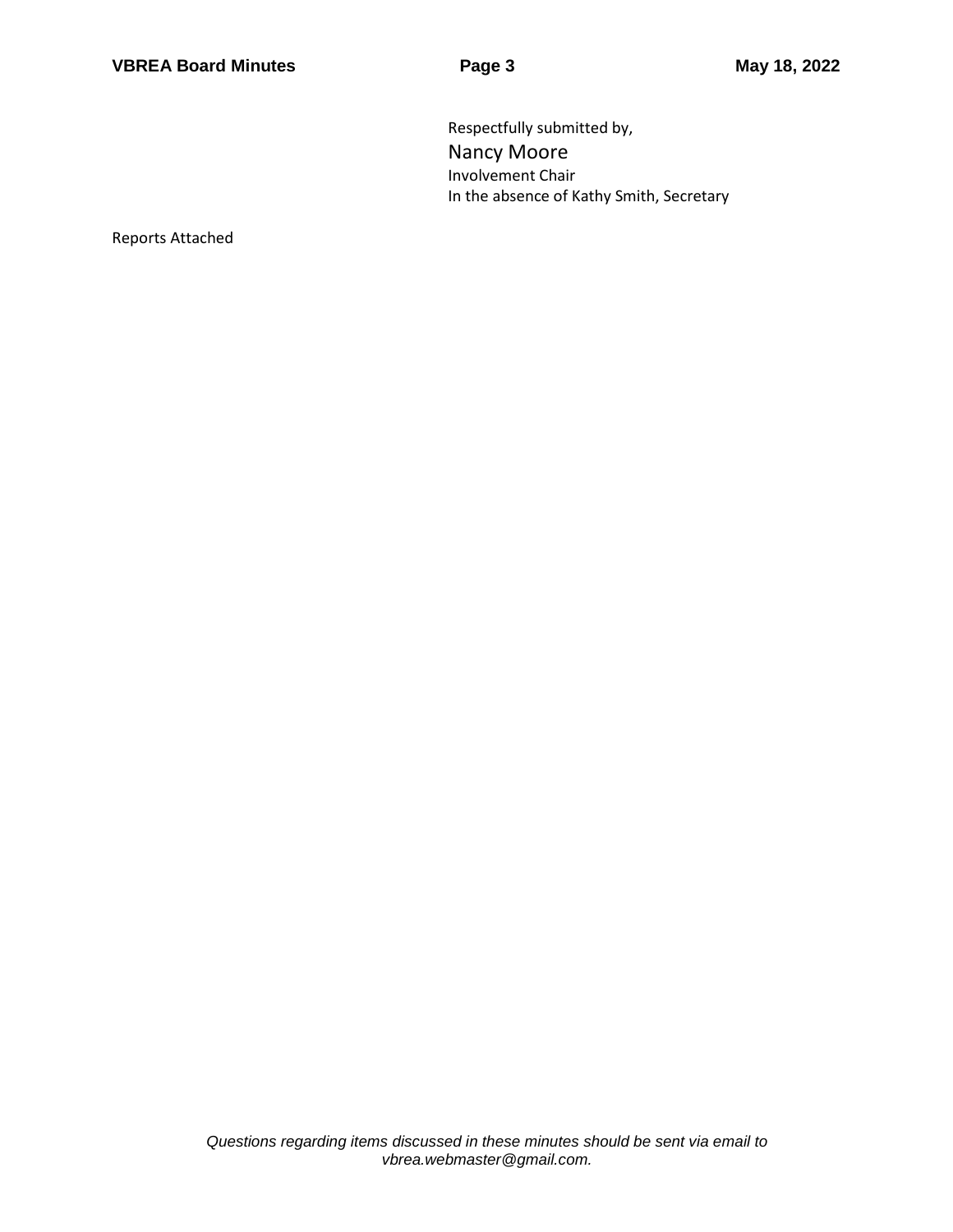## **VBREA TREASURER'S REPORT - MAY 18, 2022**

**REPORT PERIOD: APRIL 1-30, 2022**

| VA BEACH CREDIT UNION CHECKING                              |                                              | <b>STARTING BALANCE:</b> | \$1,060.69                                             |  |  |
|-------------------------------------------------------------|----------------------------------------------|--------------------------|--------------------------------------------------------|--|--|
| <b>CREDITS</b>                                              | 2-new, 10-2022 and 1-2023<br>4-2022 renewals | \$150.00<br>\$48.00      | \$150.00<br>\$48.00                                    |  |  |
|                                                             | 5-2022, 2-2023, 1-2024<br>Renewals           | \$96.00                  | \$96.00                                                |  |  |
| <b>DEBITS</b>                                               | Interest-Monthly                             | \$0.05                   | \$0.05                                                 |  |  |
|                                                             |                                              |                          |                                                        |  |  |
| RECONCILED BALANCE WITH APRIL 30 STATEMENT                  |                                              |                          | \$1,354.74                                             |  |  |
|                                                             |                                              |                          |                                                        |  |  |
| <b>VA. BEACH CREDIT UNION SAVINGS</b>                       |                                              | <b>STARTING BALANCE</b>  | \$2,278.24                                             |  |  |
| <b>CREDITS</b>                                              | INTEREST-Monthly                             | \$0.28                   | \$0.28                                                 |  |  |
| <b>DEBITS</b><br>RECONCILED BALANCE WITH APRIL 30 STATEMENT |                                              | \$0.00                   | \$2,278.52                                             |  |  |
|                                                             |                                              |                          |                                                        |  |  |
| VA. BEACH CREDIT UNION MONEY MARKET ACCT.                   |                                              | <b>STARTING BALANCE</b>  | \$5,009.78                                             |  |  |
| <b>CREDITS</b>                                              | INTEREST-Monthly                             | \$0.82                   | \$0.82                                                 |  |  |
| <b>DEBITS</b>                                               |                                              | \$0.00                   |                                                        |  |  |
| RECONCILED BALANCE WITH APRIL 30 STATEMENT                  |                                              |                          | \$5,010.60                                             |  |  |
| TOTAL ASSETS OF VBREA AS OF APRIL 30, 2022                  |                                              |                          | \$8,643.86                                             |  |  |
| <b>RECENT TRANSACTIONS:</b>                                 |                                              |                          |                                                        |  |  |
| <b>CHECKING</b><br>CREDITS:                                 | DUES-1 NEW/1 RENEWAL                         | \$27.00                  | <b>ACTUAL CHECKING BALANCE</b><br>(5-18-22) \$1,381.74 |  |  |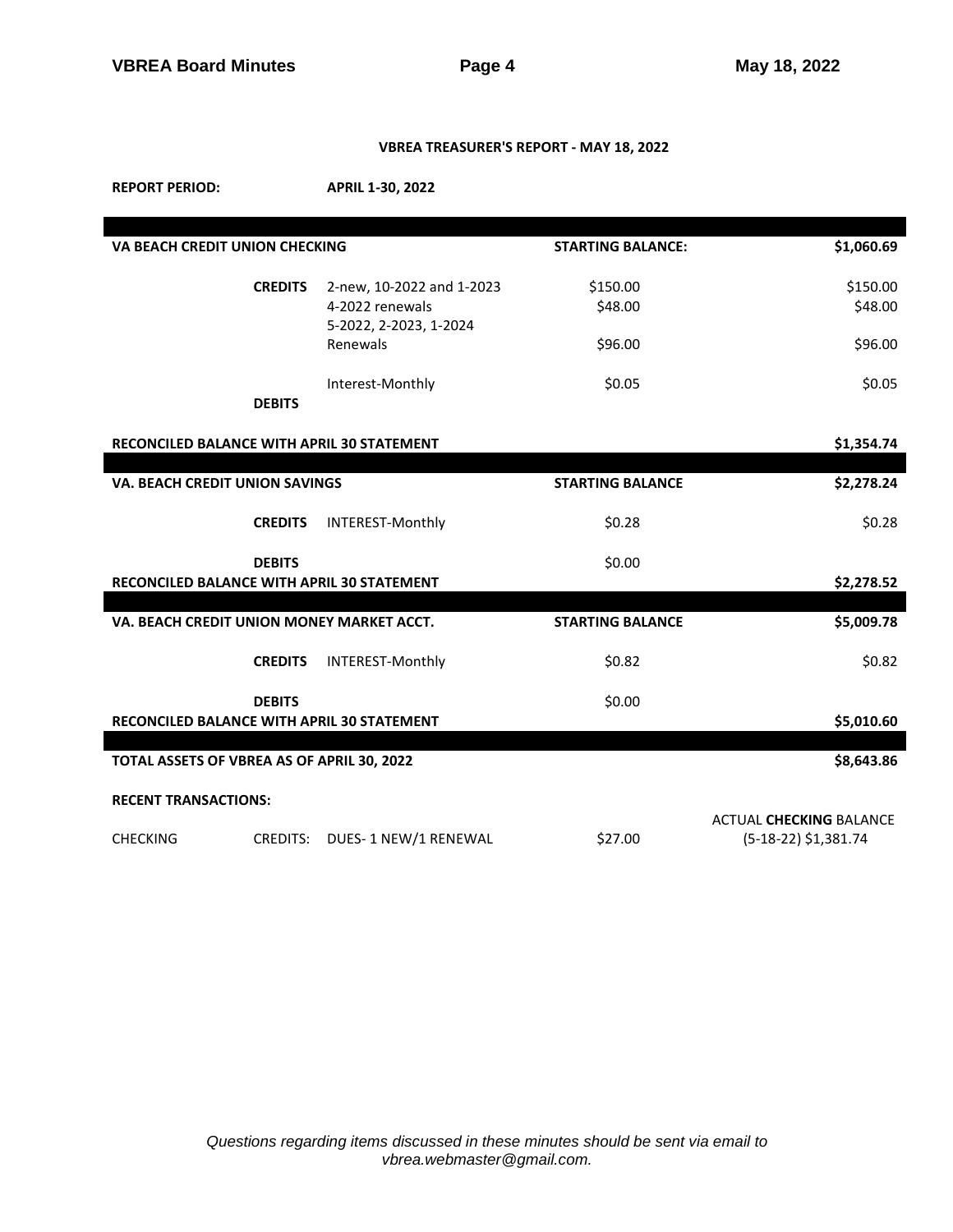### **VBREA COMMUNICATION COMMITTEE MAY MEETING MINUTES**

The Communication Committee met May 10, 2022, at 9:00 A.M. at Brick House Diner, 941 Providence Square Shopping Square.

Those present were Phillip White, Acting Chairman, Twila Leavitt, Mary Cardwell, and Maggie Saunders. Pete Leavitt was a guest.

Phillip welcomed everyone and we were glad to have Twila and Pete present.

Breakfast was enjoyed by all. Great place to eat!

**Old business:**

None

**New business:** 

### **Correspondence:**

Maggie sent letters to 21 retirees in April. As a special touch she is putting stickers on the envelopes for those retirees with 30 or more years of service to the city. She has depleted her supplies and will need more stamps and letters to send to the next group of retirees. Phillip indicated that he will make sure that she is resupplied at our next general meeting next week.

Cathy sent an email with her report as she was out of town.

### **Webmaster's report:**

Cathy stated that the traffic was down compared to other months. There was no activity on more than half of our pages. Besides the normal updates to the site, on the Home Page we added the City's May 2019 Tragedy Remembrance Events for 2022.

Two email blasts were sent out. The first one we asked the membership for volunteers for the vacant Board position, the vacant Benefits Committee Chair, and for someone to establish and maintain a social media presence for VBREA. No responses were received.

The second email notified members of the date and location for the May General Membership Meeting.

Twila stated in a few months she can assume the chair. She stated we need backup for each job. She would like our Facebook page to be developed.

Mary stated she would like to bring books to give away at the general meetings. The Board will decide about a blast to everyone to see if there is any interest in this project.

The next meeting will be June 14, 2022, at 9 A.M. at Brick House Diner.

The meeting adjourned at 10:05 A.M.

Respectfully submitted,

Mary Cardwell, Secretary Phillip J. White, Acting Chair

*Questions regarding items discussed in these minutes should be sent via email to vbrea.webmaster@gmail.com.*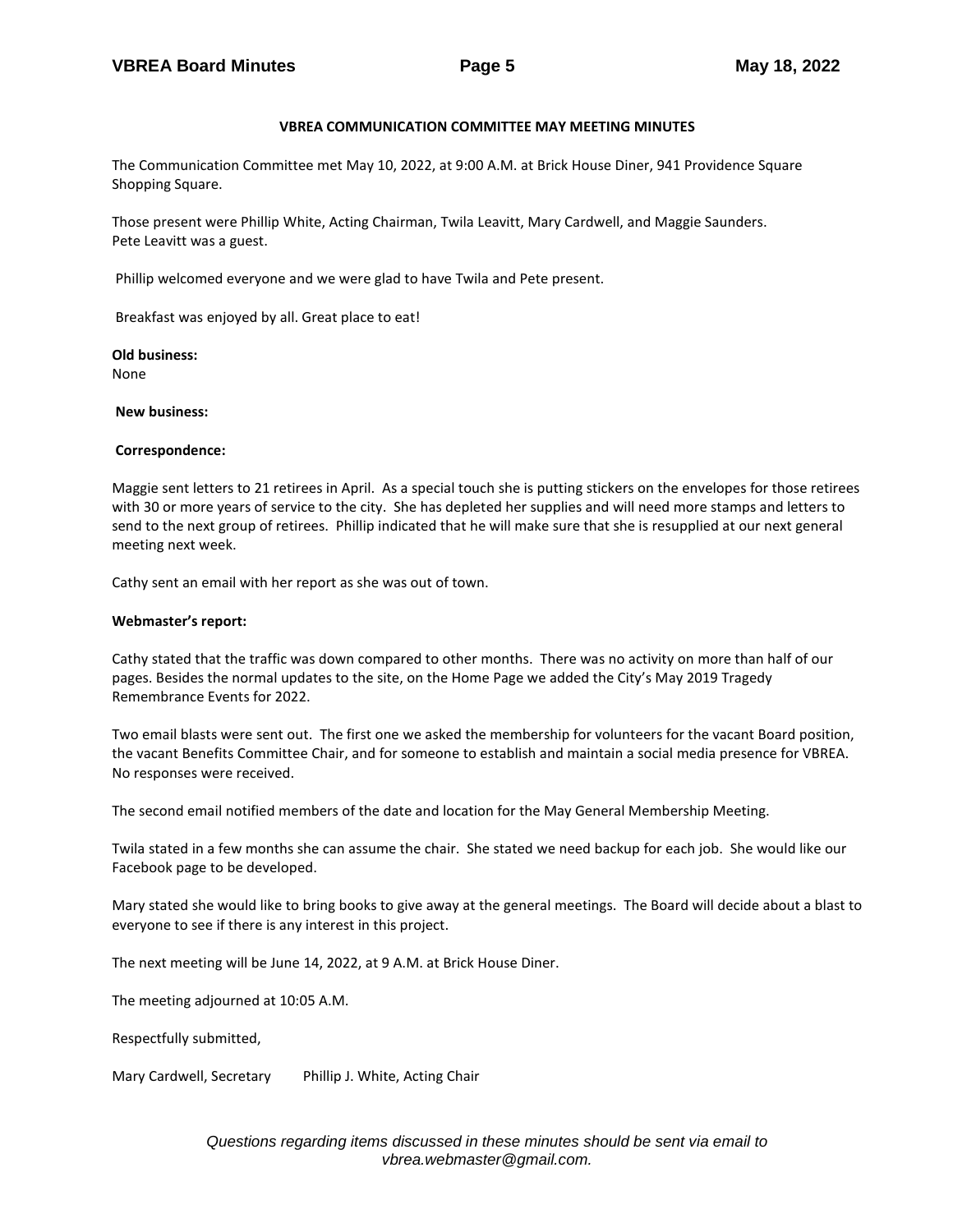## **Webmaster Report – Cathy & Stan Morse Virginia Beach Retired Employees Association Communications Committee Meeting – May 10, 2022 9:00 a.m. – Brick House Diner**

Our site is: [www.vbrea.org](http://www.vbrea.org/) Our email is: [vbrea.webmaster@gmail.com](mailto:vbrea.webmaster@gmail.com)

## **Webmaster Dashboard Unique Visitors Report April 10, 2022 – May 9, 2022**

Unique Visitors: Every computer has its unique code so individual computer visits are only once during a week from a Monday through a Sunday no matter how many times that individual computer visits.

| Apr 10 - Apr 24 | Unique<br>Visitors | Page Views     | Apr 25 - May 9 | Unique<br>Visitors | Page Views     |
|-----------------|--------------------|----------------|----------------|--------------------|----------------|
| 10              | 3                  | 3              | 25             | 1                  | 3              |
| 11              | $\overline{2}$     | 20             | 26             | 0                  | 0              |
| 12              | 2                  | 4              | 27             | 2                  | 6              |
| 13              |                    | 4              | 28             | 4                  | 22             |
| 14              | 1                  | 1              | 29             | $\overline{2}$     | $\overline{2}$ |
| 15              | $\mathbf{0}$       | 0              | 30             | 4                  | 10             |
| 16              |                    | $\mathbf{1}$   | 1              | 1                  | 7              |
| 17              | 0                  | 0              | $\overline{2}$ | 1                  | 1              |
| 18              | 4                  | 6              | 3              | 3                  | 6              |
| 19              |                    | $\overline{2}$ | 4              | 0                  | 0              |
| 20              | 4                  | 8              | 5              | 3                  | 3              |
| 21              | 3                  | 6              | 6              | $\overline{2}$     | 3              |
| 22              | $\overline{2}$     | 6              | 7              | 0                  | $\pmb{0}$      |
| 23              | $\overline{2}$     | $\overline{2}$ | 8              | 0                  | 0              |
| 24              | 1                  | 3              | 9              | 0                  | $\mathbf 0$    |

Table above reflects the past 30 days. Overall activity on our website is down for this reporting period. Updates to the website include: On the HOME page, posted the location of the May 2022 General Membership meeting, added a section on the City's 5/31/2019 Tragedy Three Year Remembrance 2022 Events; on OUR PRESIDENT page updated the President's Message; on the CALENDAR page updated the May 2022 General Membership Meeting date and location; on the BENEFITS & YOU pages updated upcoming events and removed past events; on the CVB-PT-POSITIONS-SPOTLIGHT removed expired and added some new job postings; on the STAY CONNECTED page added Board Meeting Minutes from April.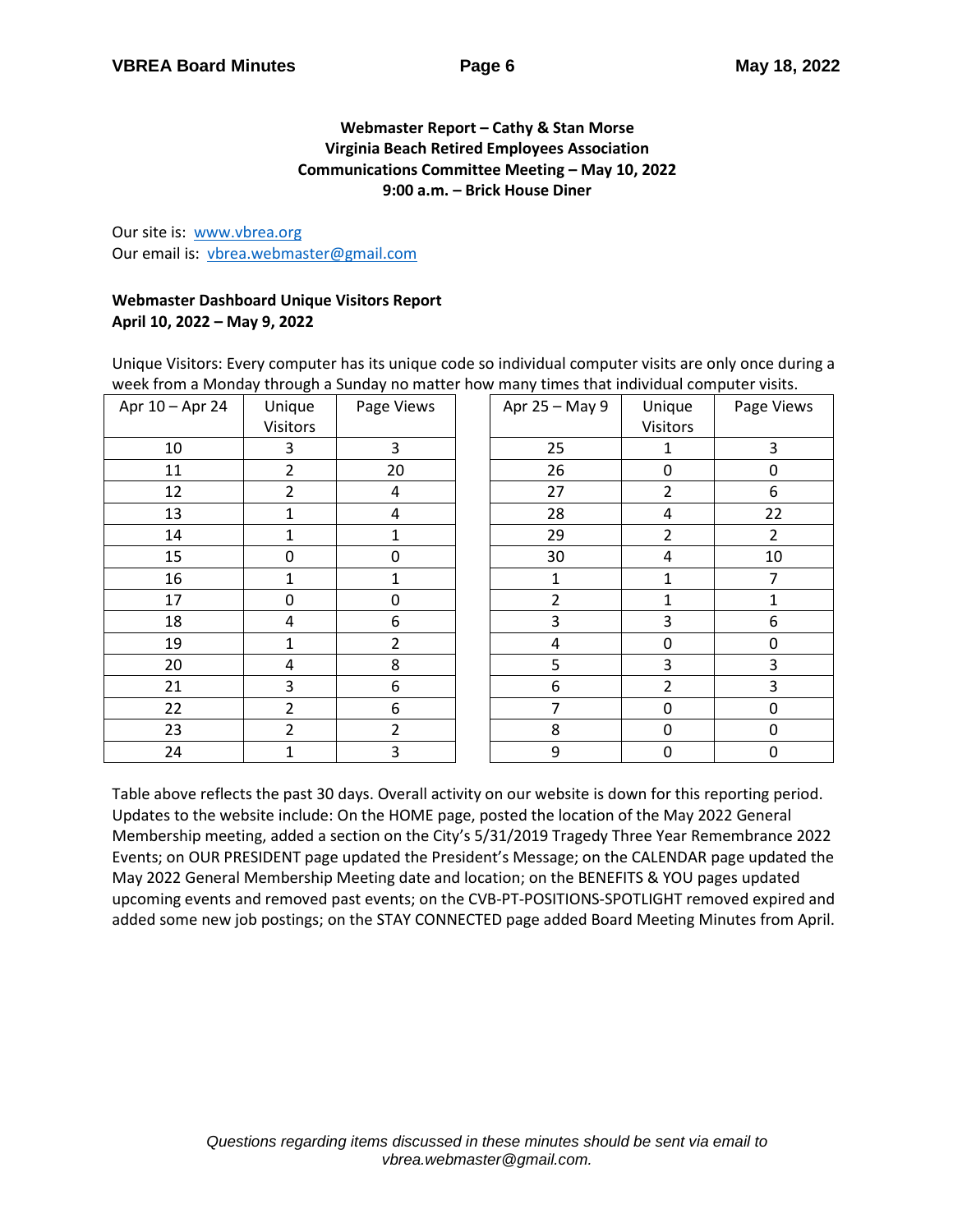# **Webmaster Views Report**



Top Pages Reviewed: The figures indicate which pages had more "interest" for viewers.

| Page Name                        | Views past 30 days | Vs Previous 30 days |
|----------------------------------|--------------------|---------------------|
|                                  |                    | $+16.36%$           |
| /about-us.html                   |                    |                     |
| /benefits-and-you.html           |                    |                     |
| /calendar.html                   |                    | $+7.14%$            |
| /cvb-pt-positions-spotlight.html |                    |                     |
| /in-gratitude.html               |                    |                     |
| /local-commerce.html             |                    |                     |
| /membership.html                 |                    | $+20.0%$            |
| /new-retirees.html               |                    | $+18.42%$           |
| /our-president.html              |                    |                     |
| /services-opportunities.html     |                    |                     |
| /stay-connected.html             |                    | <b>20.0%</b>        |
| /vbrea-events.html               | ੨                  | $+42.86$            |

According to Weebly analytics, there were 50 unique visits, which is down 33% over the last 30 days than from the previous 30 days. There were 129 page views, which is down 28% from the previous 30 days. Unique visits viewed an average of 2.0333 pages, which is a decrease of 11%. The dotted lines on the graphic above show the previous 30 days for comparison. Peaks continue to occur around the first part and middle of the month. This could indicate new retirees checking out our website and members checking for meeting dates and locations. Activity on the majority of our pages has decreased, as shown on the second chart above. There was no activity on more than half of our pages over the past 30 days.

Other activity of the Webmasters for this Reporting Period: Two Email Blasts sent out to the VBREA Membership. First email was pertaining to needing volunteers for 1 vacant Board position, a Benefits Committee Chair, and someone for the Communications Committee to establish and maintain a social media presence for VBREA. No responses to this email were received. The second email blast was to notify the membership of the date and location for the May General Membership Meeting.

> *Questions regarding items discussed in these minutes should be sent via email to vbrea.webmaster@gmail.com.*